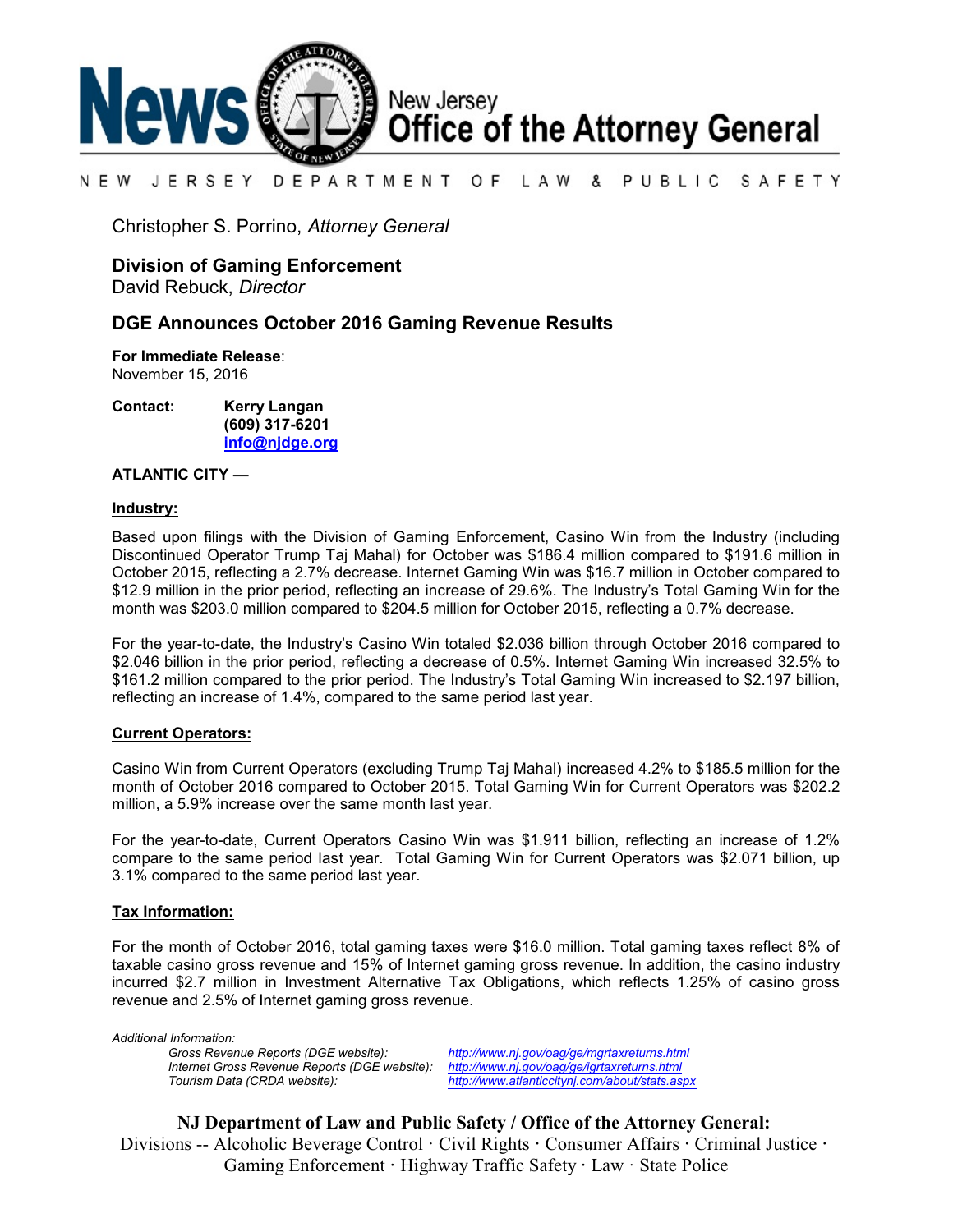# **OCTOBER 2016 STATISTICS**

# *GAMING WIN INFORMATION*

|                                               |                          |                  |    |                   |    | Increase (Decrease) |               |  |  |  |  |  |  |
|-----------------------------------------------|--------------------------|------------------|----|-------------------|----|---------------------|---------------|--|--|--|--|--|--|
| <b>OCTOBER</b>                                |                          | 2016             |    | 2015              |    | S                   | $\frac{1}{2}$ |  |  |  |  |  |  |
| Slot Machine Win                              | $\overline{\mathcal{S}}$ | 133,911,041      | \$ | 141,081,232       | \$ | (7, 170, 191)       | (5.1)         |  |  |  |  |  |  |
| Table Game Win                                |                          | 52,457,866       |    | 50,515,710        |    | 1,942,156           | 3.8           |  |  |  |  |  |  |
| Casino Win                                    |                          | 186,368,907      |    | 191,596,942       |    | (5,228,035)         | (2.7)         |  |  |  |  |  |  |
| Peer-to-Peer                                  |                          | 2,389,752        |    | 1,913,403         |    | 476,349             | 24.9          |  |  |  |  |  |  |
| <b>Other Authorized Games</b>                 |                          | 14,276,136       |    | 10,950,532        |    | 3,325,604           | 30.4          |  |  |  |  |  |  |
| Internet Gaming Win                           |                          | 16,665,888       |    | 12,863,935        |    | 3,801,953           | 29.6          |  |  |  |  |  |  |
| <b>Total Gaming Win</b>                       |                          | 203,034,795      |    | 204,460,877       |    | (1,426,082)         | (0.7)         |  |  |  |  |  |  |
| Less: Trump Taj Mahal (a)                     |                          | 848,671          |    | 13,621,925        |    | (12, 773, 254)      | n/a           |  |  |  |  |  |  |
| Total: Current Operators (b)                  | S.                       | 202,186,124      | \$ | 190,838,952       |    | 11,347,172          | 5.9           |  |  |  |  |  |  |
| <b>OCTOBER YTD</b>                            |                          |                  |    |                   |    |                     |               |  |  |  |  |  |  |
| Slot Machine Win                              | \$.                      | 1,451,039,392    |    | 1,466,735,576     | \$ | (15,696,184)        | (1.1)         |  |  |  |  |  |  |
| Table Game Win                                |                          | 585,158,955      |    | 578,772,465       |    | 6,386,490           | 1.1           |  |  |  |  |  |  |
| Casino Win                                    |                          | 2,036,198,347    |    | 2,045,508,041     |    | (9,309,694)         | (0.5)         |  |  |  |  |  |  |
| Peer-to-Peer                                  |                          | 22,326,498       |    | 19,875,122        |    | 2,451,376           | 12.3          |  |  |  |  |  |  |
| <b>Other Authorized Games</b>                 |                          | 138,830,807      |    | 101,738,215       |    | 37,092,592          | 36.5          |  |  |  |  |  |  |
| Internet Gaming Win                           |                          | 161, 157, 305    |    | 121,613,337       |    | 39,543,968          | 32.5          |  |  |  |  |  |  |
| <b>Total Gaming Win</b>                       |                          | 2,197,355,652    |    | 2,167,121,378     |    | 30,234,274          | 1.4           |  |  |  |  |  |  |
| Less: Trump Taj Mahal (a)                     |                          | 125,494,031      |    | 156,752,740       |    | (31, 258, 709)      | n/a           |  |  |  |  |  |  |
| Total: Current Operators (b)                  |                          | 2,071,861,621    |    | \$2,010,368,638   |    | 61,492,983          | 3.1           |  |  |  |  |  |  |
| <b>GROSS REVENUE TAX AND CRDA OBLIGATIONS</b> |                          |                  |    |                   |    |                     |               |  |  |  |  |  |  |
|                                               |                          | Total            |    | <b>Total CRDA</b> |    |                     |               |  |  |  |  |  |  |
|                                               |                          | Gaming Taxes (c) |    | Obligations (d)   |    |                     |               |  |  |  |  |  |  |
| October 2016                                  | \$                       | 16,004,388       | \$ | 2,736,333         |    |                     |               |  |  |  |  |  |  |
| YTD October 2016                              | \$                       | 172,938,692      | \$ | 29,475,961        |    |                     |               |  |  |  |  |  |  |

(a) Discontinued Operators reflects ceased operators that did not report win during the last day of the current month. Trump Taj Mahal discontinued operations on October 10, 2016.

(b) Current Operators reflect active operators reporting win during the last day of the current month.

(c) Total Gaming Taxes reflect 8% of taxable casino gross revenue and 15% of Internet gaming gross revenue. Taxable casino gross revenue reflects casino gross revenue less the deduction for eligible promotional gaming credits. Gross Revenue is not Win, is unaudited, and subject to adjustment. Year-to-Date Gross Revenue amount includes any amendments received since the prior monthly press release.

(d) Total CRDA Obligations reflect 1.25% of casino gross revenue and 2.5% of Internet gaming gross revenue.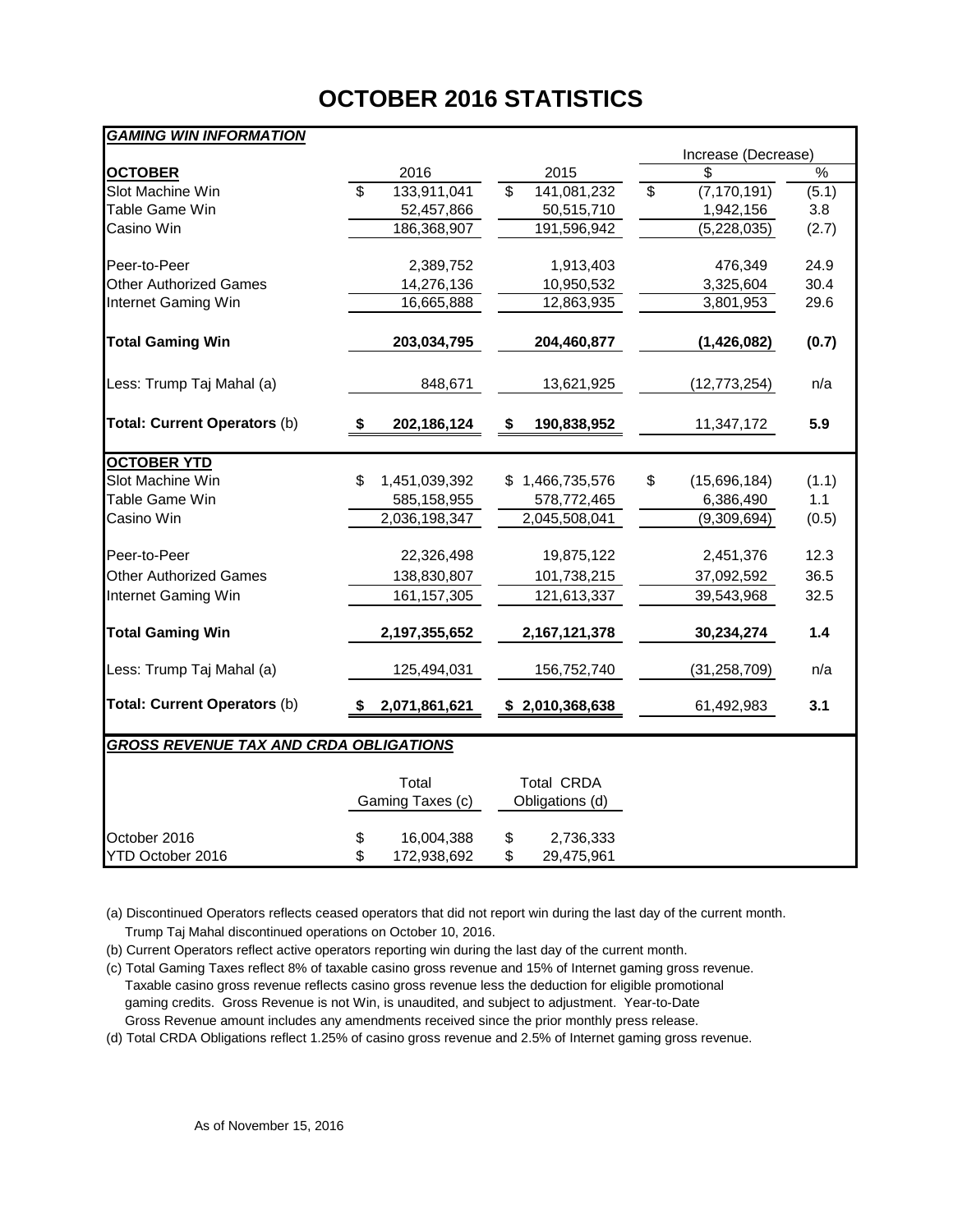#### **THE ATLANTIC CITY CASINO INDUSTRY MONTHLY WIN COMPARISON FOR THE MONTH ENDED OCTOBER 2016 VERSUS 2015**

|                              | <b>CASINO WIN</b> |             |    | <b>INCREASE</b><br>(DECREASE) |      | <b>INTERNET GAMING WIN</b> |              |            |    |                          | <b>INCREASE</b><br>(DECREASE) | <b>TOTAL GAMING WIN</b> |    |             |    | <b>INCREASE</b><br>(DECREASE) |               |       |
|------------------------------|-------------------|-------------|----|-------------------------------|------|----------------------------|--------------|------------|----|--------------------------|-------------------------------|-------------------------|----|-------------|----|-------------------------------|---------------|-------|
|                              | 2016              |             |    | 2015                          | $\%$ |                            |              | 2016       |    | 2015                     |                               | $\%$                    |    | 2016        |    | 2015                          | $\frac{6}{6}$ |       |
| <b>Bally's AC</b>            | \$                | 16,544,614  | \$ | 17,038,525                    |      | (2.9)                      | $\mathbb{S}$ |            | \$ |                          |                               | n/a                     | \$ | 16,544,614  | \$ | 17,038,525                    |               | (2.9) |
| Borgata                      |                   | 60,503,960  |    | 57,644,535                    |      | 5.0                        |              | 3,666,749  |    | 3,498,988                |                               | 4.8                     |    | 64,170,709  |    | 61,143,523                    |               | 5.0   |
| Caesars                      |                   | 23,480,391  |    | 22,629,262                    |      | 3.8                        |              |            |    |                          |                               | n/a                     |    | 23,480,391  |    | 22,629,262                    |               | 3.8   |
| Caesars Interactive NJ       |                   |             |    |                               |      | n/a                        |              | 3,053,649  |    | 2,902,762                |                               | 5.2                     |    | 3,053,649   |    | 2,902,762                     |               | 5.2   |
| Golden Nugget                |                   | 16,528,680  |    | 14,946,526                    |      | 10.6                       |              | 4,088,225  |    | 2,712,847                |                               | 50.7                    |    | 20,616,905  |    | 17,659,373                    | 16.7          |       |
| Harrah's                     |                   | 29,329,930  |    | 29,108,445                    |      | $0.8\,$                    |              |            |    |                          |                               | n/a                     |    | 29,329,930  |    | 29,108,445                    |               | 0.8   |
| Resorts                      |                   | 14,295,876  |    | 14,819,898                    |      | (3.5)                      |              |            |    | $\overline{\phantom{a}}$ |                               | n/a                     |    | 14,295,876  |    | 14,819,898                    |               | (3.5) |
| <b>Resorts Digital</b>       |                   |             |    |                               |      | n/a                        |              | 2,741,142  |    | 899,184                  |                               | 204.8                   |    | 2,741,142   |    | 899,184                       | 204.8         |       |
| Tropicana                    |                   | 24,836,785  |    | 21,787,826                    |      | 14.0                       |              | 3,116,123  |    | 2,850,154                |                               | 9.3                     |    | 27,952,908  |    | 24,637,980                    |               | 13.5  |
| Total: Current Operators (a) |                   | 185,520,236 |    | 177,975,017                   |      | 4.2                        |              | 16,665,888 | S  | 12,863,935               |                               | 29.6                    |    | 202,186,124 |    | \$190,838,952                 |               | 5.9   |
| Trump Taj Mahal (b)          |                   | 848,671     |    | 13,621,925                    |      | n/a                        |              |            |    |                          |                               | n/a                     |    | 848,671     |    | 13,621,925                    |               | n/a   |
| <b>Total: Industry</b>       |                   | 186,368,907 |    | 191,596,942                   |      | (2.7)                      |              | 16,665,888 | \$ | 12,863,935               |                               | 29.6                    |    | 203,034,795 |    | \$204,460,877                 |               | (0.7) |

(a) Current Operators reflect licensees reporting win during the entire current month.

(b) Discontinued Operators reflects ceased operators that did not report win during the last day of the current month.Trump Taj Mahal discontinued operations on October 10, 2016.